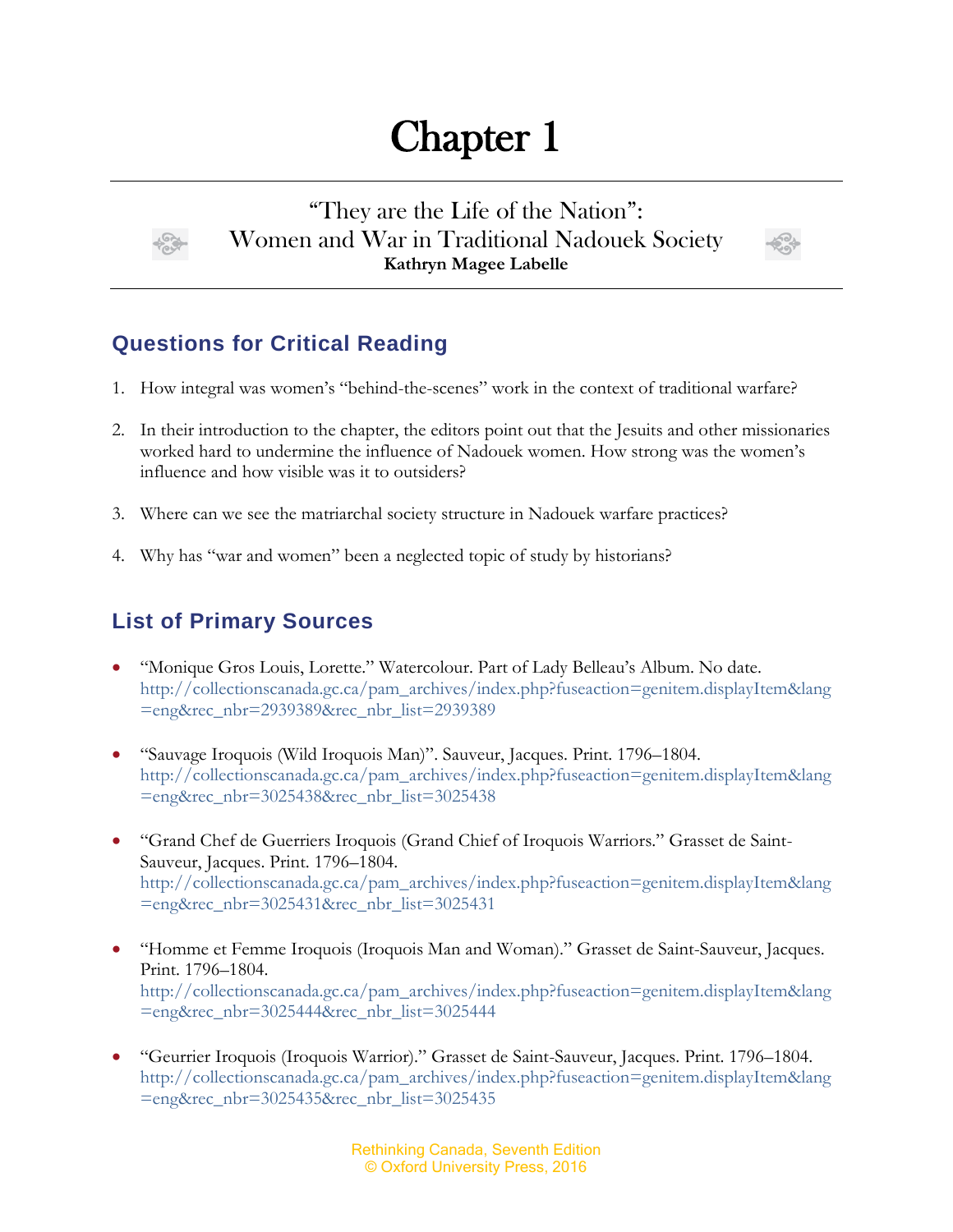- "Michilimackinac on Lake Huron." Published by Richard Dillon Jr. Print. 1813. [http://collectionscanada.gc.ca/pam\\_archives/index.php?fuseaction=genitem.displayItem&lang](http://collectionscanada.gc.ca/pam_archives/index.php?fuseaction=genitem.displayItem&lang=eng&rec_nbr=2838152&rec_nbr_list=2838152) [=eng&rec\\_nbr=2838152&rec\\_nbr\\_list=2838152](http://collectionscanada.gc.ca/pam_archives/index.php?fuseaction=genitem.displayItem&lang=eng&rec_nbr=2838152&rec_nbr_list=2838152)
- "English Translation of the Concession of 7 March 1742." Land grant. 1790. [http://collectionscanada.gc.ca/pam\\_archives/index.php?fuseaction=genitem.displayItem&lang](http://collectionscanada.gc.ca/pam_archives/index.php?fuseaction=genitem.displayItem&lang=eng&rec_nbr=3986066&rec_nbr_list=3986066) [=eng&rec\\_nbr=3986066&rec\\_nbr\\_list=3986066](http://collectionscanada.gc.ca/pam_archives/index.php?fuseaction=genitem.displayItem&lang=eng&rec_nbr=3986066&rec_nbr_list=3986066)
- "Iroquois in Native Dress with Rifles and Traditional Weapons Standing among Teepees." Photo. 1890–1910. [http://collectionscanada.gc.ca/pam\\_archives/index.php?fuseaction=genitem.displayItem&lang](http://collectionscanada.gc.ca/pam_archives/index.php?fuseaction=genitem.displayItem&lang=eng&rec_nbr=3337651&rec_nbr_list=3337651) [=eng&rec\\_nbr=3337651&rec\\_nbr\\_list=3337651](http://collectionscanada.gc.ca/pam_archives/index.php?fuseaction=genitem.displayItem&lang=eng&rec_nbr=3337651&rec_nbr_list=3337651)
- "1764 George III Indian Chief Medal, Happy While United." Fueter, Daniel Christian. Medal. 1764. [http://collectionscanada.gc.ca/pam\\_archives/index.php?fuseaction=genitem.displayItem&lang](http://collectionscanada.gc.ca/pam_archives/index.php?fuseaction=genitem.displayItem&lang=eng&rec_nbr=2851169&rec_nbr_list=2851169) [=eng&rec\\_nbr=2851169&rec\\_nbr\\_list=2851169](http://collectionscanada.gc.ca/pam_archives/index.php?fuseaction=genitem.displayItem&lang=eng&rec_nbr=2851169&rec_nbr_list=2851169)
- "Indian Woman Making the War Dress." Miller, Alfred Jacob. Watercolour. 1867. [http://collectionscanada.gc.ca/pam\\_archives/index.php?fuseaction=genitem.displayItem&lang](http://collectionscanada.gc.ca/pam_archives/index.php?fuseaction=genitem.displayItem&lang=eng&rec_nbr=2833872&rec_nbr_list=2833872) [=eng&rec\\_nbr=2833872&rec\\_nbr\\_list=2833872](http://collectionscanada.gc.ca/pam_archives/index.php?fuseaction=genitem.displayItem&lang=eng&rec_nbr=2833872&rec_nbr_list=2833872)
- "Indians Returning from War." Rindisbacher, Peter. Watercolour. 1825. [http://collectionscanada.gc.ca/pam\\_archives/index.php?fuseaction=genitem.displayItem&lang](http://collectionscanada.gc.ca/pam_archives/index.php?fuseaction=genitem.displayItem&lang=eng&rec_nbr=2835798&rec_nbr_list=2835798) [=eng&rec\\_nbr=2835798&rec\\_nbr\\_list=2835798](http://collectionscanada.gc.ca/pam_archives/index.php?fuseaction=genitem.displayItem&lang=eng&rec_nbr=2835798&rec_nbr_list=2835798)
- "Dance Preparatory to War among the Indians of North America." Heriot, George. Print. 1821.

[http://collectionscanada.gc.ca/pam\\_archives/index.php?fuseaction=genitem.displayItem&l](http://collectionscanada.gc.ca/pam_archives/index.php?fuseaction=genitem.displayItem&lang=eng&rec_nbr=3017924&rec_nbr_list=3017924) [ang=eng&rec\\_nbr=3017924&rec\\_nbr\\_list=3017924](http://collectionscanada.gc.ca/pam_archives/index.php?fuseaction=genitem.displayItem&lang=eng&rec_nbr=3017924&rec_nbr_list=3017924)

## **Multimedia Resources**

- Alanis Obomsawin, *Kanehsatake: 270 years of Resistance* (National Film Board of Canada, 1993). [www.nfb.ca/film/kanehsatake\\_270\\_years\\_of\\_resistance/](http://www.nfb.ca/film/kanehsatake_270_years_of_resistance/)
- The St. Lawrence Iroquoians [www.virtualmuseum.ca/sgc-cms/expositions-exhibitions/iroquoiens-iroquoians/introduction](http://www.virtualmuseum.ca/sgc-cms/expositions-exhibitions/iroquoiens-iroquoians/introduction-eng.html)[eng.html](http://www.virtualmuseum.ca/sgc-cms/expositions-exhibitions/iroquoiens-iroquoians/introduction-eng.html)
- SFSUCaptions, "Iroquois Women The Three Sisters," YouTube video, 10:06, posted August 2013,<https://www.youtube.com/watch?v=qW9DQ7lXhzQ>
- The Uncollected Prose of Pauline Johnson: The Iroquois Women of Canada